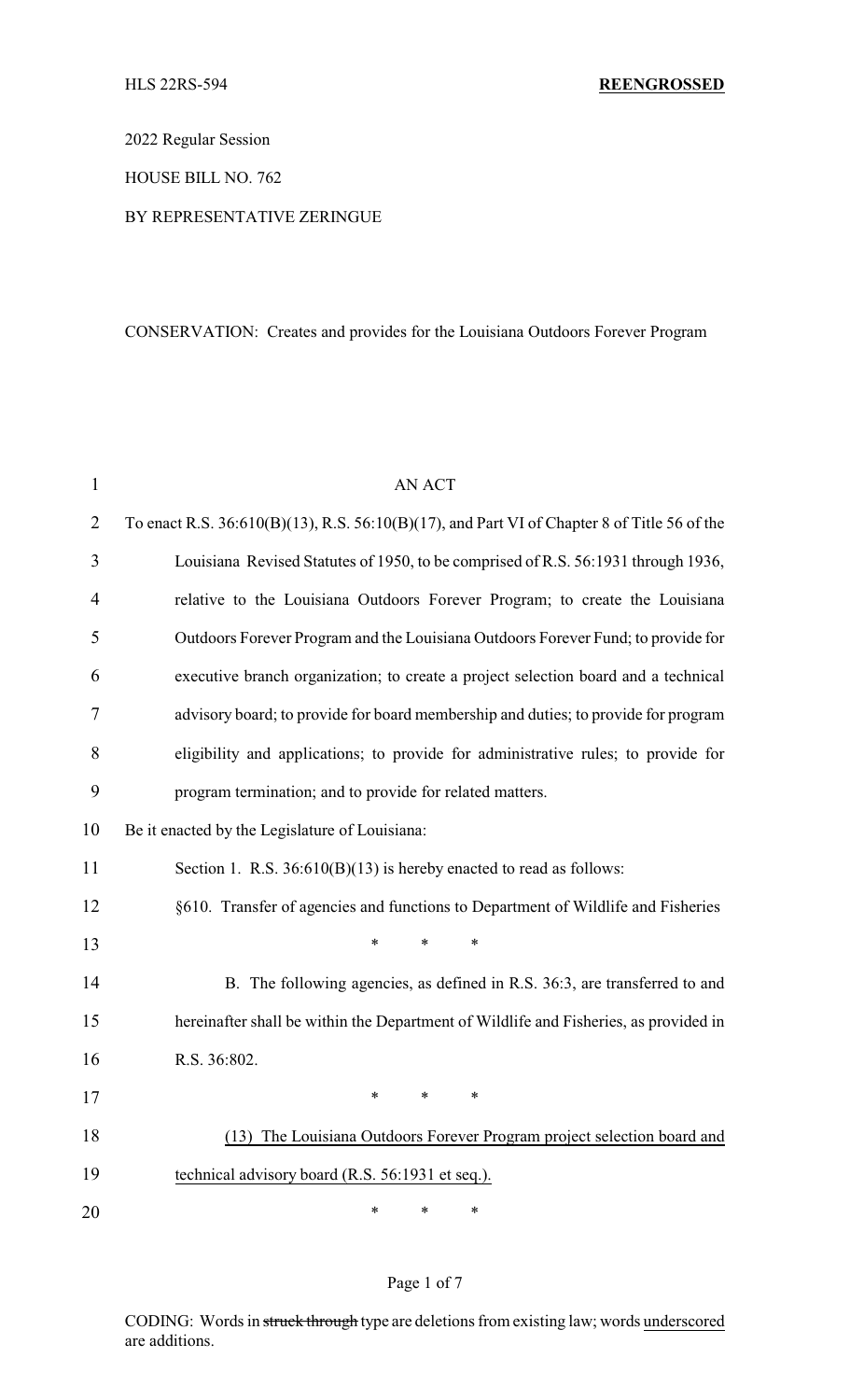| $\mathbf{1}$   | Section 2. R.S. 56:10(B)(17) and Part VI of Chapter 8 of Title 56 of the Louisiana      |
|----------------|-----------------------------------------------------------------------------------------|
| $\overline{2}$ | Revised Statutes of 1950, comprised of R.S. 56:1931 through 1936, are hereby enacted to |
| 3              | read as follows:                                                                        |
| 4              | §10. Annual report to governor; estimate of proposed expenditures; particular funds;    |
| 5              | limitations on purposes for use of monies in particular funds and accounts;             |
| 6              | warrants; vouchers; surplus funds                                                       |
| 7              | *<br>*<br>∗                                                                             |
| 8              | <b>B.</b>                                                                               |
| 9              | *<br>*<br>*                                                                             |
| 10             | There is hereby created within the Conservation Fund a "Louisiana"<br>(17)              |
| 11             | Outdoors Forever Fund". The funds in this account shall be used solely for and in       |
| 12             | accordance with the Louisiana Outdoors Forever Program, provided for in R.S.            |
| 13             | 56:1931 et seq. Any appropriations, public or private grants, gifts, or donations       |
| 14             | received by the state or the Department of Wildlife and Fisheries for the purposes of   |
| 15             | this program shall be credited to the fund. The monies in the fund shall be subject     |
| 16             | to the same requirements as provided for in Paragraph (1) of this Subsection. The       |
| 17             | monies in the fund shall be invested by the treasurer in the same manner as the         |
| 18             | monies in the state general fund and all interest earned shall be deposited and         |
| 19             | credited to the fund after compliance with the requirements of Article VII, Section     |
| 20             | 9(B) of the Constitution of Louisiana. All unexpended or unencumbered monies            |
| 21             | remaining in the fund at the end of the fiscal year shall remain to the credit of the   |
| 22             | fund.                                                                                   |
| 23             | $\ast$<br>∗<br>∗                                                                        |
| 24             | PART VI. LOUISIANA OUTDOORS FOREVER PROGRAM                                             |
| 25             | §1931. Louisiana Outdoors Forever Program; fund                                         |
| 26             | There is hereby established within the Department of Wildlife and Fisheries             |
| 27             | the Louisiana Outdoors Forever Program for the purpose of providing funding for         |
| 28             | outdoor conservation projects in the state. The administration of the program and       |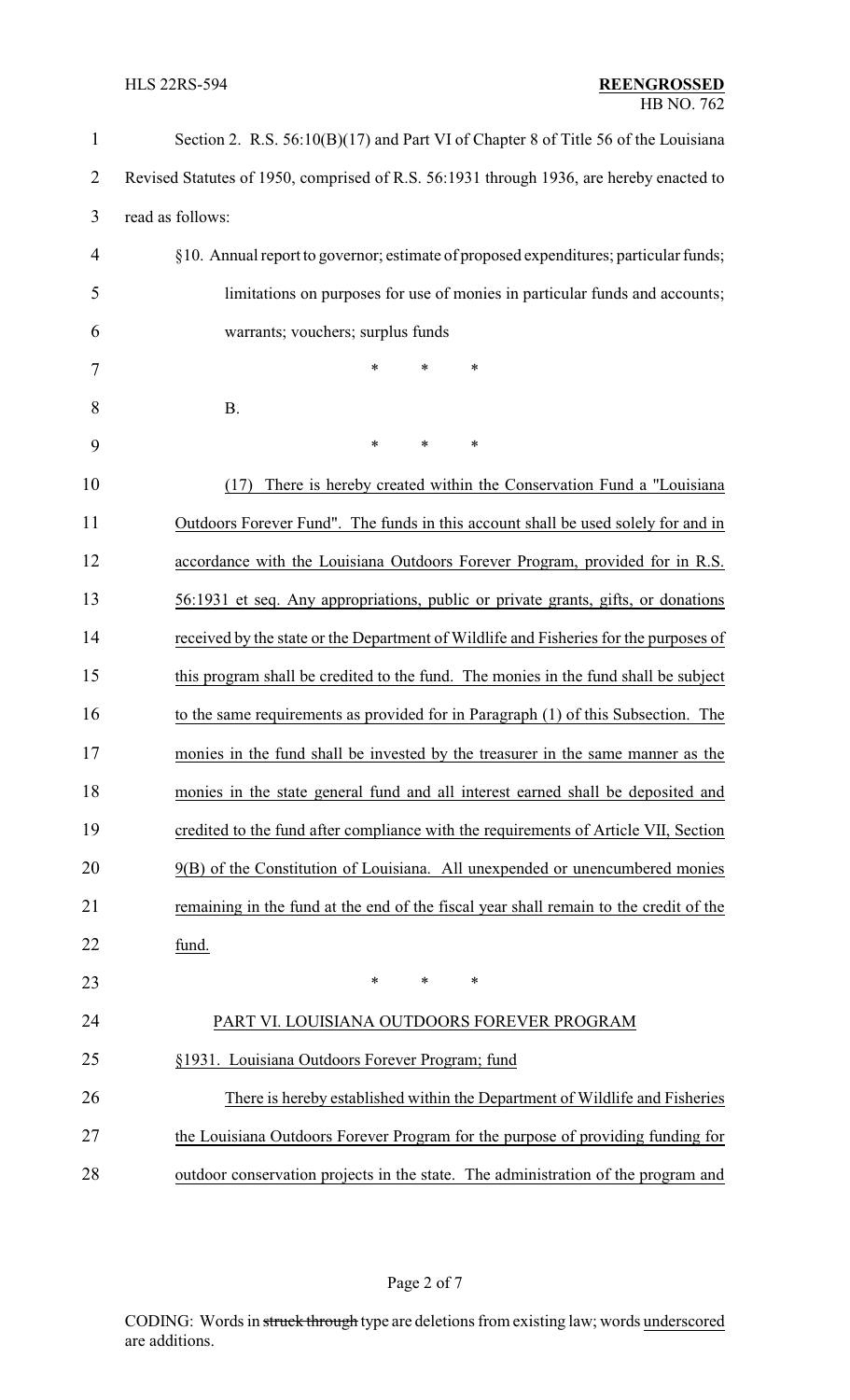| 1              | the conservation projects selected for funding under the program shall be funded by |
|----------------|-------------------------------------------------------------------------------------|
| $\overline{2}$ | the Louisiana Outdoors Forever Fund as provided for in R.S. $56:10(B)(17)$ .        |
| 3              | §1932. Project selection board                                                      |
| 4              | A. The program shall be governed by a project selection board composed of           |
| 5              | the following members:                                                              |
| 6              | The governor or his designee.<br>(1)                                                |
| 7              | The executive assistant to the governor for coastal activities or his<br>(2)        |
| 8              | designee.                                                                           |
| 9              | The lieutenant governor or his designee from the office of state parks.<br>(3)      |
| 10             | The commissioner of the Department of Agriculture and Forestry or his<br>(4)        |
| 11             | designee.                                                                           |
| 12             | The secretary of the Department of Environmental Quality or his<br>(5)              |
| 13             | designee.                                                                           |
| 14             | The secretary of the Department of Natural Resources or his designee.<br>(6)        |
| 15             | The secretary of the Department of Wildlife and Fisheries or his<br>(7)             |
| 16             | designee.                                                                           |
| 17             | The speaker of the House of Representatives or his designee.<br>(8)                 |
| 18             | The president of the Senate or his designee.                                        |
| 19             | B. The members of the board representing the Louisiana Legislature shall            |
| 20             | be nonvoting members.                                                               |
| 21             | C. The project selection board shall elect a chairman at its first meeting each     |
| 22             | year. The chairman shall serve a one-year term and may be reelected by the board.   |
| 23             | D. The project selection board shall make all final determinations regarding        |
| 24             | the selection of projects for funding under the program.                            |
| 25             | §1933. Technical advisory board                                                     |
| 26             | A. The project selection board shall be advised by a technical advisory board       |
| 27             | composed of the following members:                                                  |
| 28             | Subject matter representatives from the following:                                  |
| 29             | (a) The office of the governor.                                                     |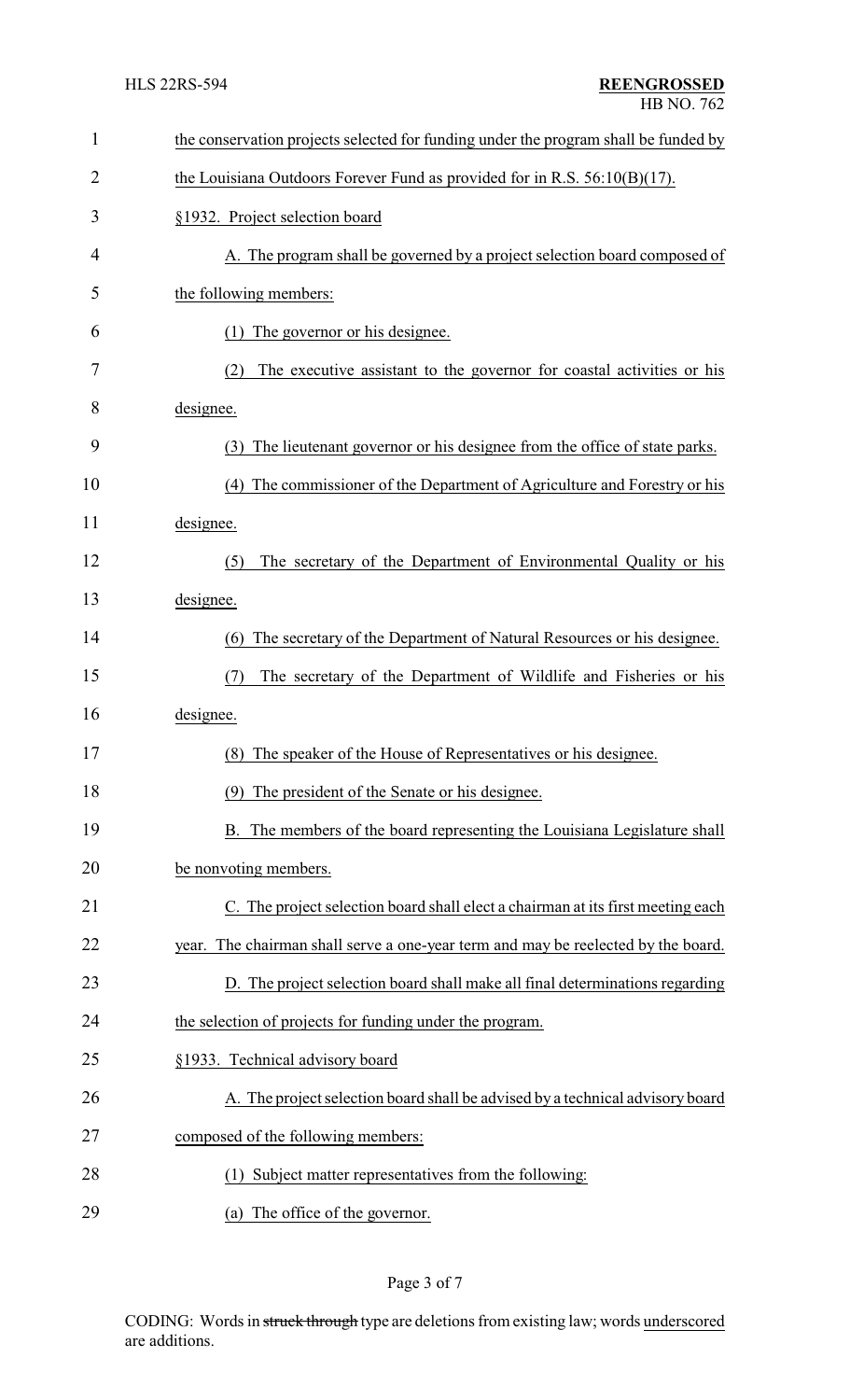| 1              | (b) The division of administration.                                                 |
|----------------|-------------------------------------------------------------------------------------|
| $\overline{2}$ | (c) The office of coastal activities.                                               |
| 3              | (d) The office of state parks.                                                      |
| 4              | The Department of Agriculture and Forestry.<br>(e)                                  |
| 5              | The Department of Environmental Quality.<br>(f)                                     |
| 6              | (g) The Department of Natural Resources.                                            |
| 7              | (h) The Department of Wildlife and Fisheries.                                       |
| 8              | Up to three representatives of nonprofit conservation organizations<br>(2)          |
| 9              | having offices in Louisiana and engaged in conservation efforts in the state may be |
| 10             | appointed by the governor, provided that no such representative may participate in  |
| 11             | the evaluation of applications from their own organization.                         |
| 12             | B. The technical advisory board shall review and evaluate applications in           |
| 13             | accordance with the program criteria and scoring and forward assessments to the     |
| 14             | project selection board.                                                            |
| 15             | §1934. Program eligibility; application process                                     |
| 16             | A.(1) Political subdivisions of the state, including state agencies and local       |
| 17             | governing authorities, and nongovernmental organizations working in coordination    |
| 18             | with public agencies may apply to the program for funding.                          |
| 19             | (2) The program shall be strictly voluntary and in no way invokes eminent           |
| 20             | domain.                                                                             |
| 21             | B. The following types of projects may be eligible for funding:                     |
| 22             | (1) Land conservation of important natural areas, including fish and wildlife       |
| 23             | habitat.                                                                            |
| 24             | (2) Water quality projects related to land conservation or land management,         |
| 25             | including those lands that protect drinking water supplies.                         |
| 26             | (3) Working land, farms, and forested land.                                         |
| 27             | (4) Recreational properties related to important natural areas and public use.      |
| 28             | Historic properties adjacent to or integral to habitat restoration or<br>(5)        |
| 29             | enhancement.                                                                        |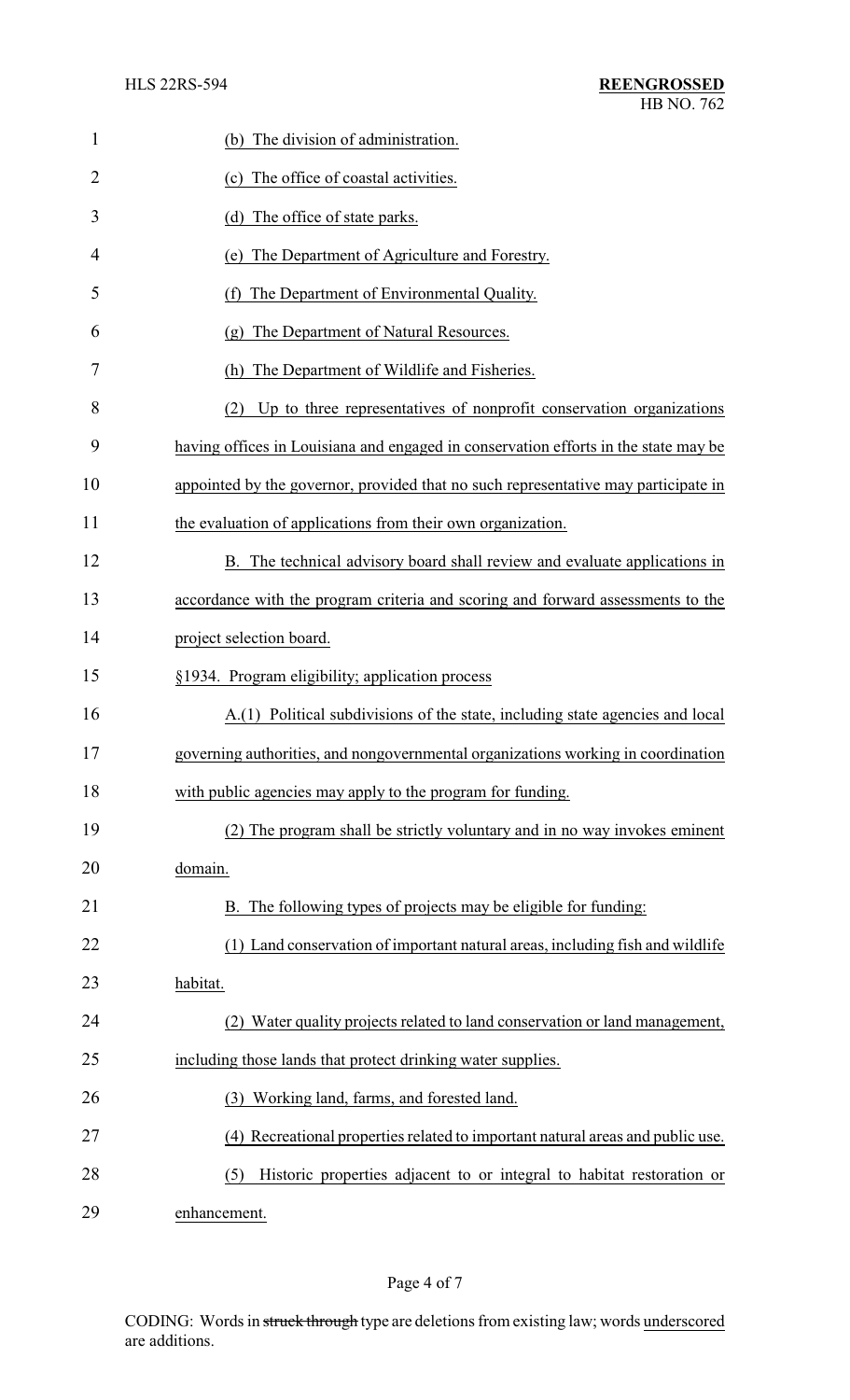| $\mathbf{1}$   | C. Application forms as well as information about application requirements           |
|----------------|--------------------------------------------------------------------------------------|
| $\overline{2}$ | shall be made available online.                                                      |
| 3              | D. Submitted applications shall be evaluated by the technical advisory board         |
| 4              | and selected by the project selection board using defined criteria and scoring based |
| 5              | on a clear, defensible, science-based process.                                       |
| 6              | E. The department shall, in accordance with the Administrative Procedure             |
| 7              | Act, promulgate rules and regulations necessary to implement this program. Such      |
| 8              | rules shall include procedures for applying to the program and detailed criteria and |
| 9              | scoring to be used by the boards in their evaluation and selection of projects for   |
| 10             | funding.                                                                             |
| 11             | §1935. Transparency                                                                  |
| 12             | The Louisiana Outdoors Forever Program, fund, project selection board, and           |
| 13             | technical advisory board shall be subject to all applicable laws concerning public   |
| 14             | meetings and public records, including the Open Meetings Law, the Public Records     |
| 15             | Law, and the Ethics Code. In addition, the meetings of each board shall be open to   |
| 16             | the public, broadcast via the internet when possible, and allow time for public      |
| 17             | comment. Meeting minutes shall be made available to the public. Information about    |
| 18             | the members of each board shall also be readily available to the public.             |
| 19             | §1936. Program termination                                                           |
| 20             | The Louisiana Outdoors Forever Program shall terminate on July 1, 2033.              |

### DIGEST

The digest printed below was prepared by House Legislative Services. It constitutes no part of the legislative instrument. The keyword, one-liner, abstract, and digest do not constitute part of the law or proof or indicia of legislative intent. [R.S. 1:13(B) and 24:177(E)]

HB 762 Reengrossed 2022 Regular Session Zeringue

**Abstract:** Creates the Louisiana Outdoors Forever Program and the Louisiana Outdoors Forever Fund for the purpose of funding public conservation projects in the state.

Present law provides for the offices and agencies within the Dept. of Wildlife and Fisheries.

Proposed law adds the La. Outdoors Forever Program to the list of agencies within the department.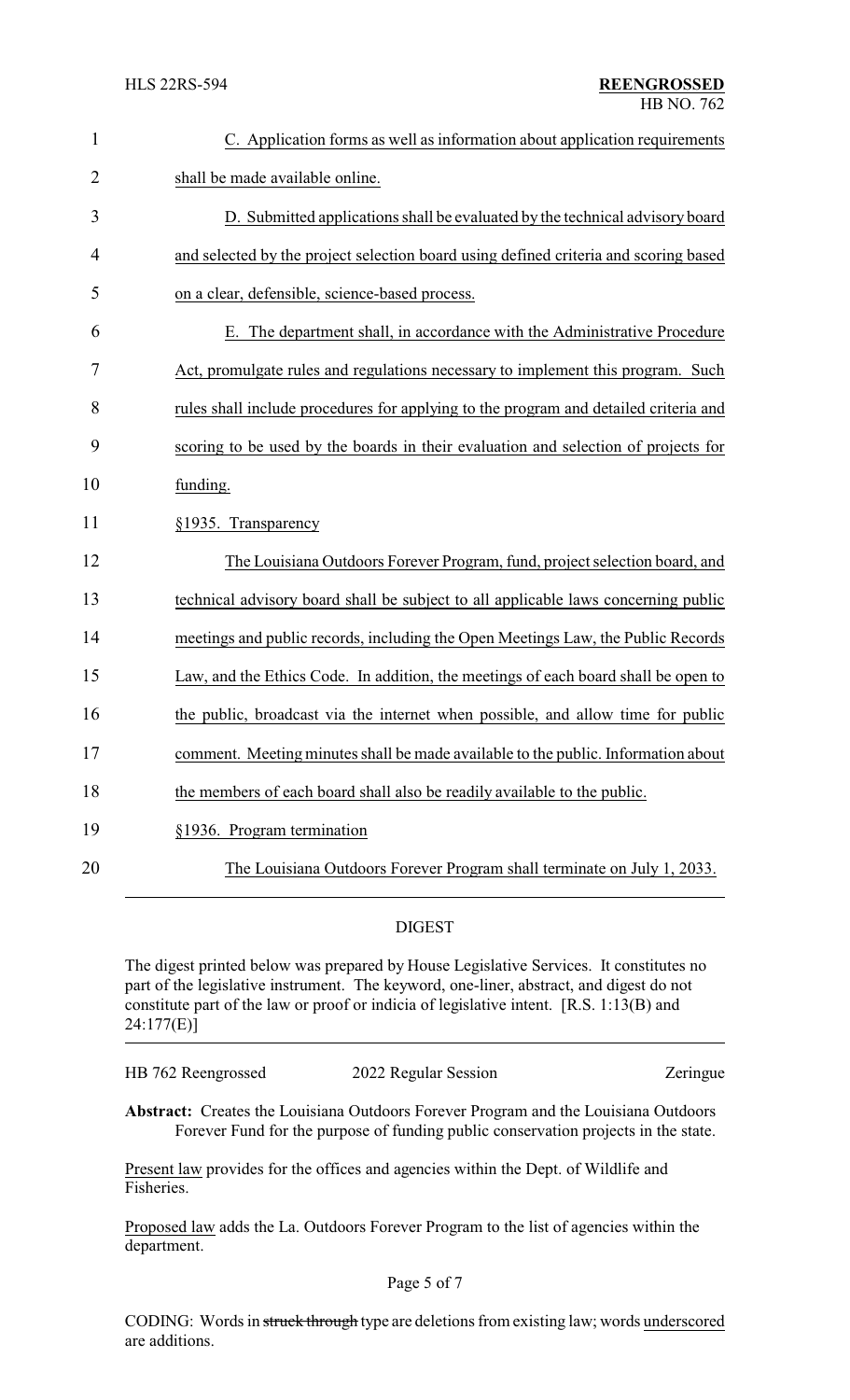Proposed law creates a La. Outdoors Forever Fund within the Conservation Fund for the purpose of funding the La. Outdoors Forever Program.

Proposed law creates a La. Outdoors Forever Program, which will be governed by a project selection board and advised by a technical advisory board.

Proposed law provides that the project selection board will make all final decisions about which projects will be selected for funding and will have the following subject matter members:

- (1) The governor or his designee.
- (2) The executive assistant to the governor for coastal activities or his designee.
- (3) The lieutenant governor or his designee from the office of state parks.
- (4) The commissioner of the Dept. of Agriculture and Forestry or his designee.
- (5) The secretary of the Dept. of Environmental Quality or his designee.
- (6) The secretary of the Dept. of Natural Resources or his designee.
- (7) The secretary of the Dept. of Wildlife and Fisheries or his designee.
- (8) The speaker of the House of Representatives or his designee. (nonvoting)
- (9) The president of the Senate or his designee. (nonvoting)

Proposed law provides that the technical advisory board will evaluate applications submitted under the program and provide recommendations to the project selection board. Specifies that the technical advisory board will consist of up to three representatives from nonprofit conservation groups in the state and subject matter representatives from:

- (1) The office of the governor.
- (2) The division of administration.
- (3) The office of coastal activities.
- (4) The office of state parks.
- (5) The Dept. of Agriculture and Forestry.
- (6) The Dept. of Environmental Quality.
- (7) The Dept. of Natural Resources.
- (8) The Dept. of Wildlife and Fisheries.

Proposed law provides that eligible applicants for program funding are state and local government entities as well as nongovernmental organizations working in coordination with public agencies.

Proposed law provides that the program is voluntary and does not invoke eminent domain.

### Page 6 of 7